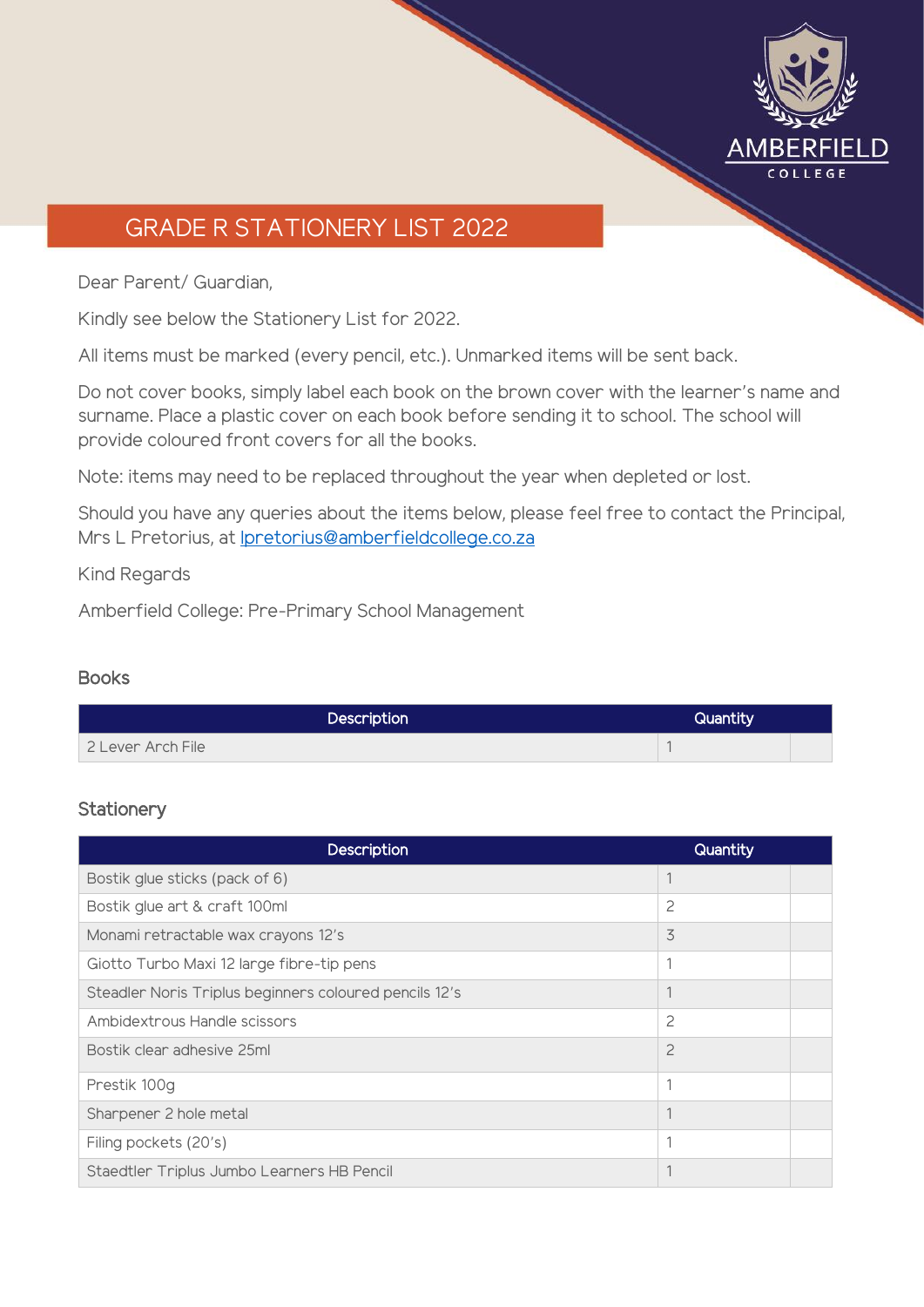## Art Supplies

| Description                                               | Quantity         |
|-----------------------------------------------------------|------------------|
| Paint brushes (pack of 6) - Assorted                      | $\mathbf{1}$     |
| Wooden pegs (pack of 20)                                  | 1                |
| Water colour paint set 24's                               | 1                |
| Pentel oil pastels (box of 24)                            | 1                |
| Teddy bear play dough (pack of 4)                         | $\mathbf{1}$     |
| Polystyrene/paper cups                                    | 10               |
| Black paper (pack of 20)                                  | $\mathbf 1$      |
| Butterfly paper A4 80gsm, 100pk Bright's - Assorted       | 1                |
| Butterfly Cardboard 160gsm, 50pk White                    | 1                |
| Butterfly paper A4 100pk Pastel - Assorted                | 1                |
| Butterfly cardboard A4 50pk Bright - Assorted             | 1                |
| Typek reams printing paper (500 pages)                    | 2                |
| A3 Ream printing paper (500 pages)                        | $\mathbf 1$      |
| Paper plates (pack of 50)                                 | 1                |
| Pack of coloured pipe cleaners - Assorted (50 piece)      | 1                |
| Packet of Pom-poms 14mm (55 piece)                        | $\overline{c}$   |
| Packet of Pom-poms 18mm (35 piece)                        | $\overline{4}$   |
| Packet of Pom-poms 25mm (14 piece)                        | 6                |
| Coloured Ice-cream/sucker sticks bag of 50 (big)          | $\mathbf{1}$     |
| Pack of googly eyes 20mm (pack of 10's)(big)              | $\overline{4}$   |
| Pack of googly eyes 12mm (pack of 30's)(medium)           | $\overline{c}$   |
| Pack of feathers (assorted colours) bag of 50             | 1                |
| Crazy Crafts - Bulk crafty buttons (assorted size bottle) | 1                |
| Coloured straws (pack of 20) - Assorted                   | 1                |
| Glitter shakers (5 different colours)                     | 1 of each colour |
| Cotton wool balls (Packet)                                | 1                |
| Ball of wool                                              | 1                |

#### **Resources**

| <b>Description</b>                                  | Quantity |  |
|-----------------------------------------------------|----------|--|
| A4 write and wipe double sided board                |          |  |
| Pentel whiteboard marker (pack of 4)                | 2        |  |
| White board duster compact size 35mm x5mm           |          |  |
| Old big T-shirt from mom/dad for art                |          |  |
| Touch and count cubes 100's in container with laces |          |  |
|                                                     |          |  |